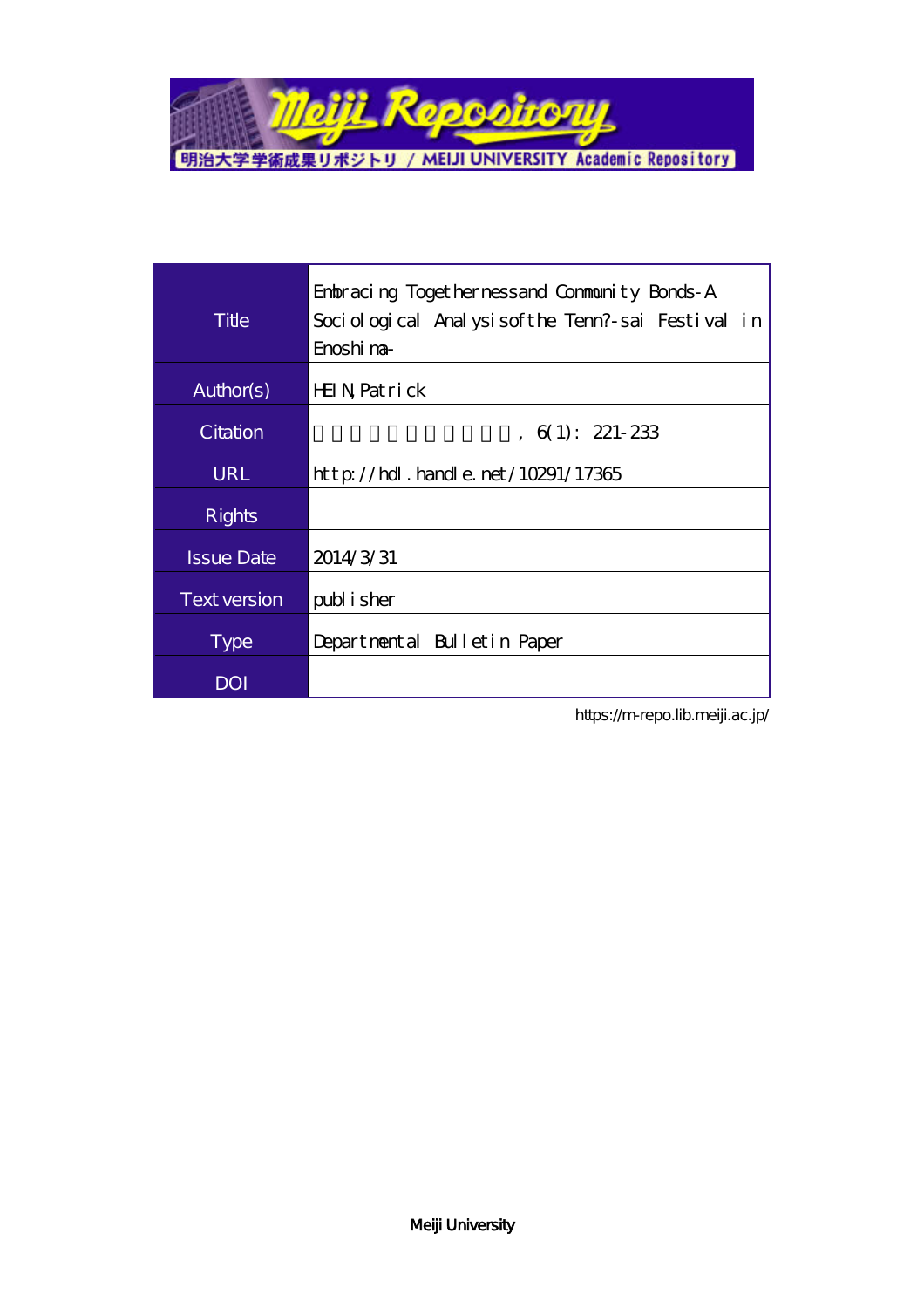# Embracing Togetherness and Community Bonds: A Sociological Analysis of the Tennō-sai Festival in Enoshima

HEIN, Patrick

### Abstract

The value of religious festivals ( $matsuri$ ) as a means of adapting to socioeconomic changes remains mostly unexplored. The present study is guided by the assumption that traditional religious community festivals are the active, physical expression and enhancement of traditional local autonomy and independence in the face of centralization of power and unprecedented modernization. This paper looks at how fishermen in the coastal town of Enoshima experience the annual Tennō-sai 天王祭 festival, a mini version of the famous Gion festival in Kyoto. The goalisto show how socially disadvantaged fishermen havebeen trying to uphold their independence and autonomy amid profound economic transformation and unequal treatment. This has been done by examining the historic origins, the symbolism contained in rituals, the spatial elements of parading, and the social background of participants. Upon examination of these features, it becomes clear that matsuri fulfil an important role of social stability, well-being and strengthening of community bonds in times of radical social change.Through looking at ritual practices in a fishing village, this research highlights the importance of religious festivals in terms of social stability and personal well-being.

Keywords: Tennō-sai festival Enoshima, Shintō, Buddhism, fishermen, socioeconomic marginalization

## Introduction

The word matsuri can refer to any occasion for offering thanks and praise to a deity at a shrine. It comes from the word meaning matsuru 祀る "to worship" or "to serve" (Bocking, 1996). The core of the matsuri as a religious event is a public procession in which some type of large, sanctified object -typically a palanquin-like vehicle or *mikoshi* containing the spirit of the local guardian deity- is borne shoulder-high through the streets, in order to revitalize the community with its supernatural presence. Many studies have been conducted on the Shintō festivals or traditional local festivals in Japan (e.g., Kawano, 2005; Nelson, 2000, 2003; Ono, 2004; Reader, 1998; Roemer, 2010; Schnell, 1999). These studies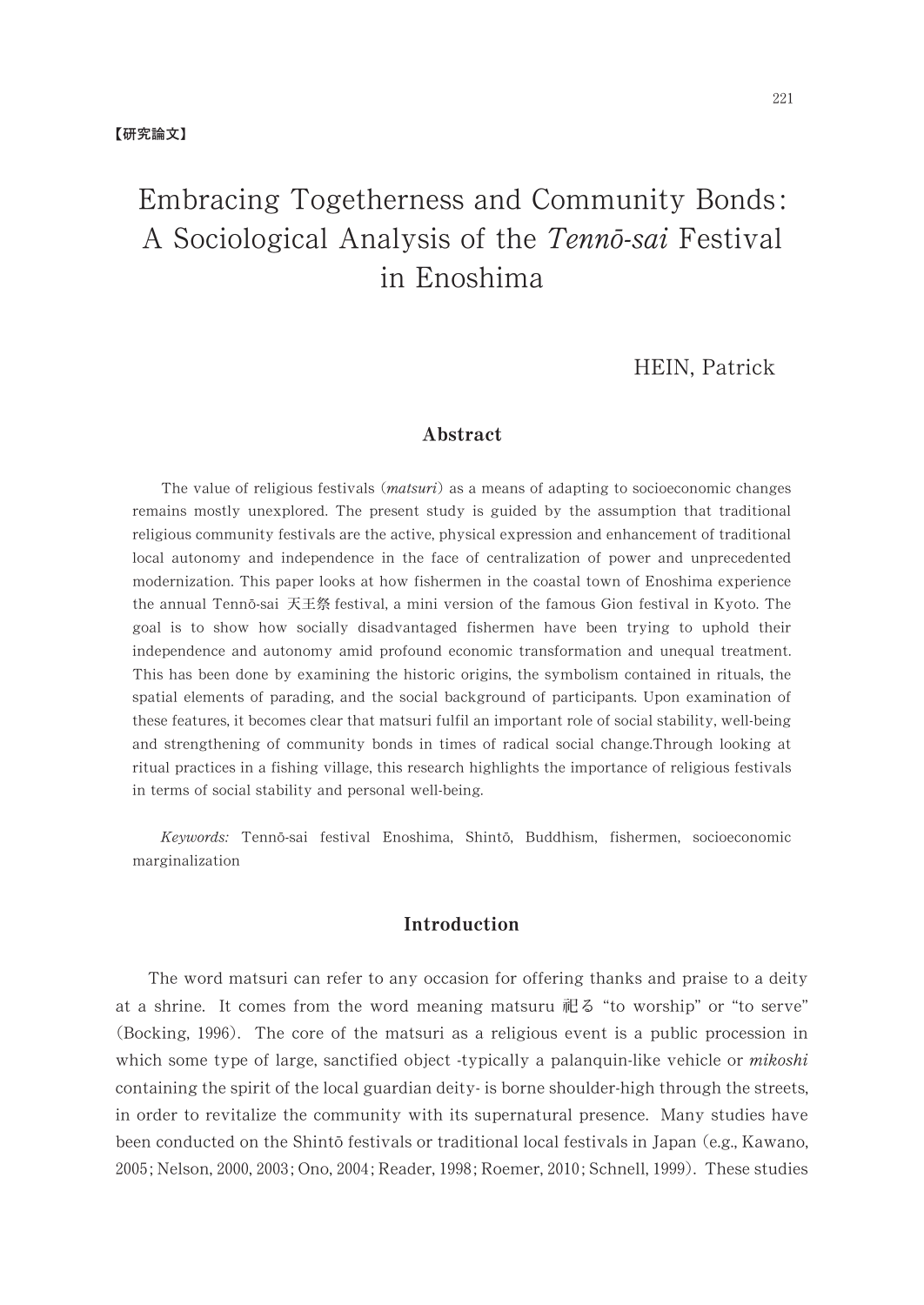have focused on folkloristic, psychological and anthropological aspects of Shintō festivals. The current study draws from these studies and seeks at the same time to add a new element that explains how festivals can symbolically help to mitigate socioeconomic marginalization and social divisions created in the past.

#### Location and Main Festival Places

In Chinese culture, the year of the snake is sixth in the cycle of the 12-year cycle of animals that appear in the Chinese zodiac related to the Chinese calendar. Hence, the Tennō-sai festival off the island of Enoshima, some 50 kilometers south from Tokyo, is held every six years to venerate Susanoo no Mikoto 須佐之男命, the principal male deity (kami) of both the Yasaka Shrine 八坂神社 located on Enoshima Island in Fujisawa city and the Koyurugi Shrine 小動神社 located in Kamakura city, on a small peninsula facing Enoshima, just a few hundred meters away. The idiom Tennō is composed of the two symbols ten  $\overline{R}$ , originally a Sanskrit term which means "immortal" or "heavenly" and the prefix  $\bar{\text{o}} \pm$  which refers to the Shintō mythological deity Susanoo no Mikoto, also known by the Buddhist name Gozu-Tennō (Hori, 2013a). Figure 1 shows the names and locations of the households in Enoshima.



Figure 1. Early Meiji (1868-1877) map of Enoshima. Adapted from the local Iwamoto-ro museum collection.

The average population of Enoshima has been estimated at about 500 people and never exceeded more than 600 (Kanagawa Prefectural Government, 1985). Figure 1 shows the two main communities on the island: Higashi-machi (East town) is home to the fishermen, whereas Nishi-machi (West town) is inhabited by small shopkeepers and innkeepers who besides offering accommodation to pilgrims and tourists have also been in charge of operating and managing the temple complex. The fishermen living in Higashi-machi earn their income from harvesting the sea, whereas small shopkeepers and innkeepers in Nishi-machi depend on pilgrimage related revenues and rice donations that were an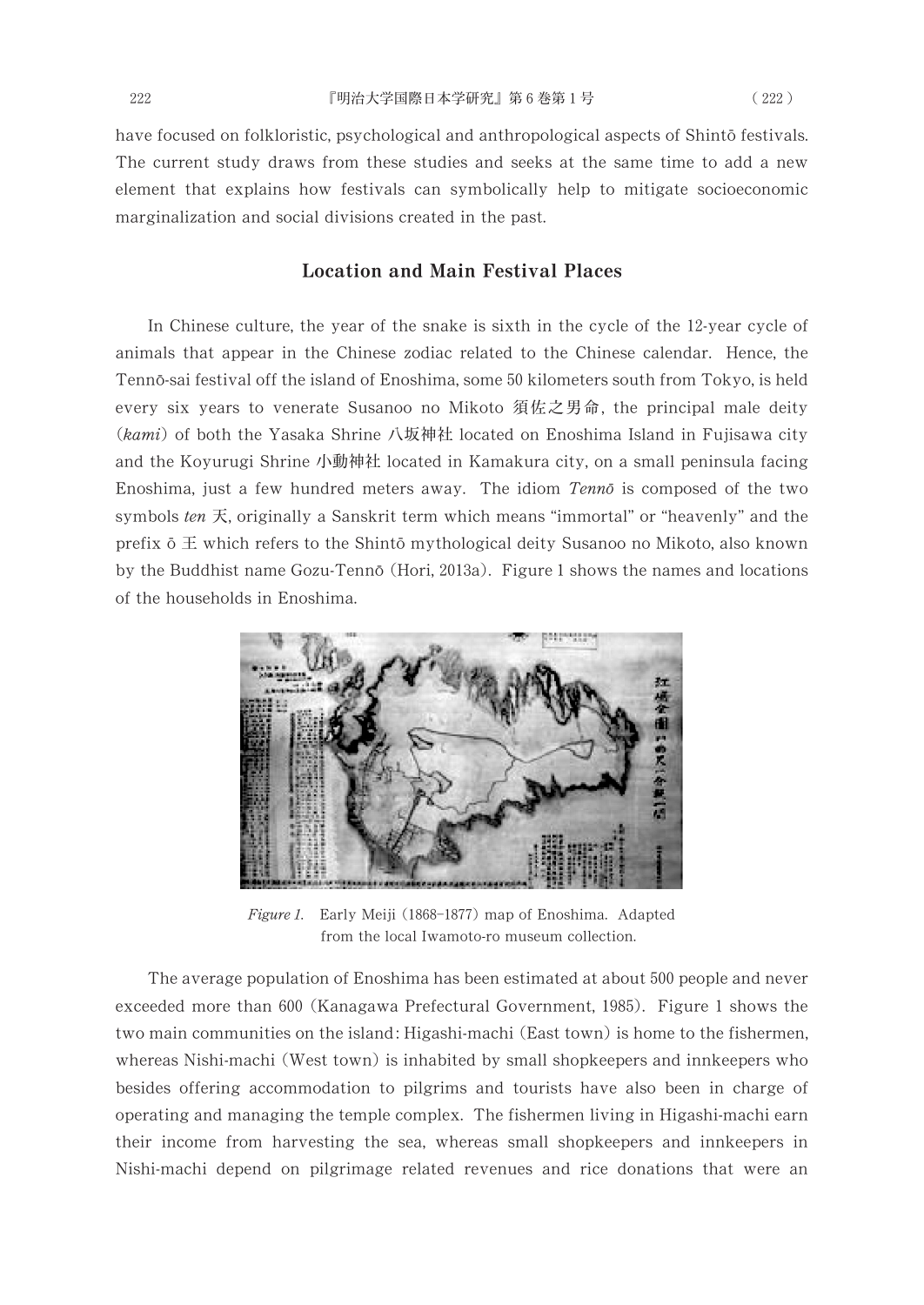important source of income in the past. During the Edo period (1603-1868), it was compulsory to donate rice to the temple operators (Tonomura, 1992). Thus, 15 koku of rice were yearly shipped from the rice fields in Kamakura to Enoshima. The koku unit was originally defined as the quantity of rice sufficient to feed one person for one year. A koku of rice weighs about 150 kilograms. Under the Meiji government the land on Enoshima was distributed and allocated among all the households and landownership that had been officially registered. The names of the households owning land are listed and recorded on the historic map (see Figure 1).



Figure 2. Main hall of the Koyurugi Shrine in Koshigoe. Adapted from Patrick Hein, personal photograph, July 30, 2012.

The Yasaka Shrine and the Koyurugi Shrine are the two key places of interest of the Tennō-sai. Compared to Yasaka Shrine, Koyurugi Shrine has a long and glorious history (Kamio & Willson, 2008; Kamakura Board of Education, 2009). Figure 2 shows the main hall. It was originally built by Moritsuna Sasaki 盛綱 佐々木, a samurai warrior from the mid-twelfth century and follower of the famous warlord and founder of the Kamakura Shogunate, Minamoto no Yoritomo 源 頼朝. When he passed through in 1185 on his way to Benzaiten 弁才天, 弁財天-another important female deity worshipped in Enoshima-he was impressed by the natural beauty, especially the pine trees, and decided to build a shrine dedicated to Hachioji-gu  $\angle\left(\angle E\right)$  -his clan's guardian kami from Shiga prefecturein Enoshima. According to the official record of the Kamakura Shogunate, Moritsuna followed Minamoto no Noriyori's 源 範頼 troops to subjugate the Hei-shi 平氏 clan (also known as Heike or Taira). In 1184, he and his five retainers succeeded in bringing Taira Yukimori 平 行盛 to justice in Okayama prefecture. To express his gratitude towards the kami, he finally found the ideal place to build a branch shrine of his clan's guardian deity Hachioji-gu, here in the coastal hills. Thus Koyurugi Shrine was originally called Hachioji-gu.

In 1333, before NittaYoshisada 新田義貞 began attacking the Hojo 北条 clan in Kamakura, he came to the shrine to pray for victory and his wish was granted. To express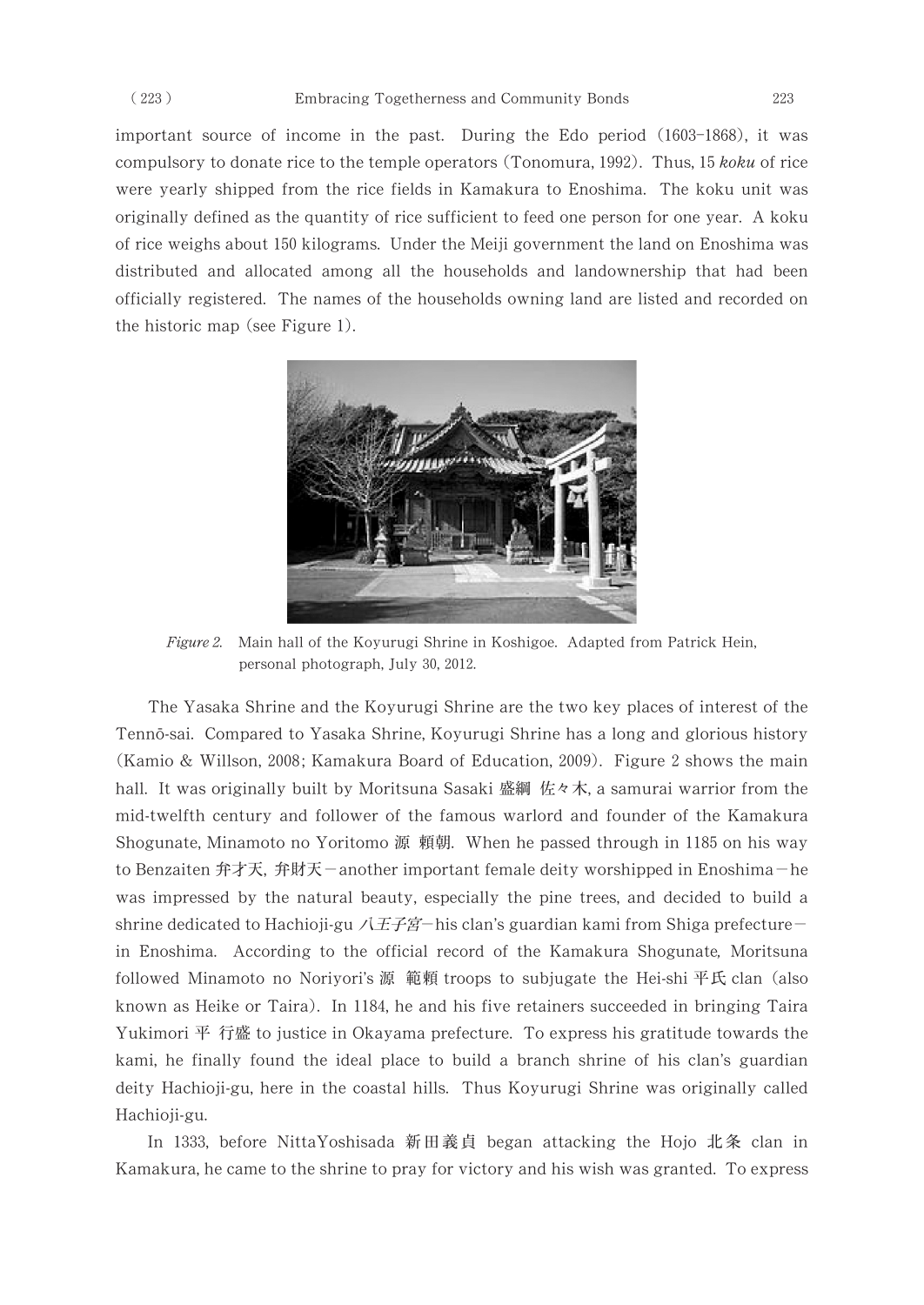his gratitude, Nitta donated a sword and gold towards reconstructing the new shrine. The Lord of Odawara Castle, Tadazane Okubo 大久保 忠真 wrote a tablet 'San-jinja' (The Three Shrines) and donated it to the shrine. The three deities Susanoo no Mikoto, Takeminakatano-kami 建御名方神 and Yamato Takeru-no-mikoto 日本武尊 are worshipped here. Toshitoku-jin 歳徳神, a lucky deity known for symbolizing a "favorable direction" or in other words a direction that brings good luck, is also enshrined here. In the Edo Period (1603-1868), the shrine was under the supervision of Josenji, a Shingon sect temple nearby. In 1868 the name was changed from Hachioji-gu to Koyurugi Shrine due to the enforced separation of Shinto and Buddhism. In the early 19th century, the community in Koshigoe reconstructed Koyurugi as their guardian shrine.



Figure 3. The Yasaka Shrine on Enoshima Island. Adapted from Patrick Hein, personal photograph, Jan. 18, 2011.

The year of construction of Yasaka Shrine is unknown. Its existence seems to go back to the Edoperiod. Figure 3 shows the main hall of the shrine. There is evidence suggesting that Yasaka Shrine was called Tenno Shrine during the Edo period (Hori, 2013a). The Yasaka mikoshi (sacred palanquin) was built in 1823 and the shrine itself was rebuilt in 1844 and renamed Yasaka Shrine in 1873. As the name Yasaka indicates, it is an offshoot of the main Yasaka Shrine in Kyoto.

Besides Yasaka Shrine, there are three other major shrines on Enoshima Island and each shrine is managed by a different clan or group: Yasaka Shrine was constructed in the precincts of today's Hetsu-no-miya (Shrine at the edge) which belongs to the residents of Higashi-machi and the Shimo-no-bo clan. The other two shrines are Nakatsu-no-miya (Shrine at the Middle) managed by the Kami-no-bo clan and the Okutsu-no-miya (Shrine at the Depth) managed by the powerful Iwamoto-in院 (the Iwamoto temple complex) clan who played a leading role in shaping Enoshima's identity, initially as a pilgrimage destination and later on as a popular mass tourism site (Iwamoto, 1973). How is it possible that a Buddhist organization owns and manages Shinto shrines? Contrary to earlier studies that portrayed Shinto and Buddhism as totally separate traditions, more recent scholarship by Kuroda Toshio stresses the similarities (Dobbins, 1996). One of the reasons why Buddhism became so successfully implanted into Japan is that Buddhism and Shinto held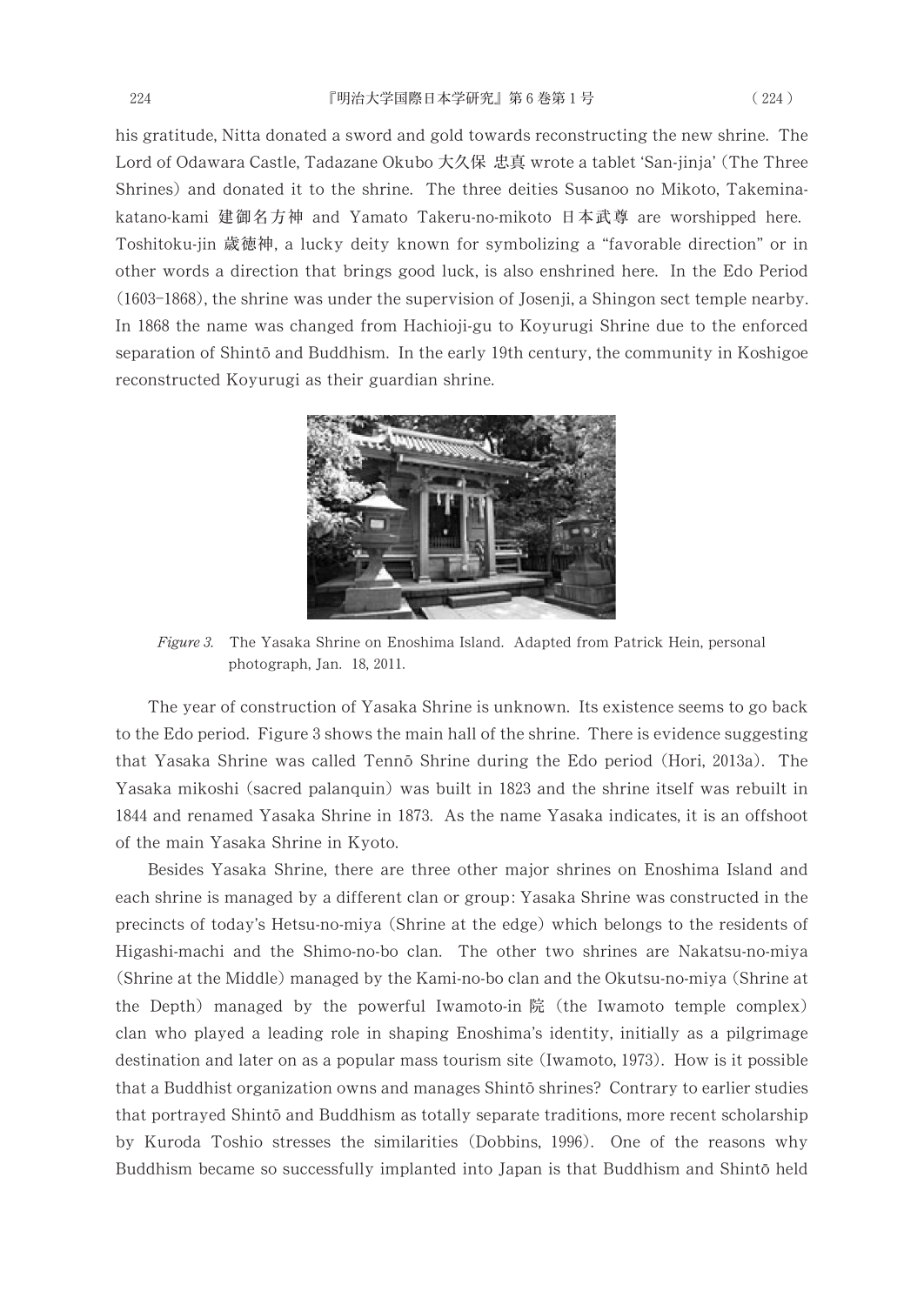common beliefs and traditions and were from the beginning thoroughly intertwined (Reader, 2005). Iwamoto-in representatives were the first to build a shrine on Enoshima Island to honor and worship Benzaiten, enshrined in the rocky sea cave. Benzaiten is the Japanese name for the Hindu deity Saraswati. The current chairman Yasuaki Iwamoto, who used to manage the family business in the 49th generation, has recently been released from his duties to become a Shintō shrine association official. According to Hardacre  $(2002)$ , the Iwamoto-in family fought hard to gain "the authority to appoint the priests of Kami-no-bo and to prevent the priests of Shimo-no-bo from selling talismans and amulets" (p.122).

## Historic Origins and Meaning of the Tennō-sai

Festivals reflect institutional and socioeconomic power arrangements that are fundamental to understanding the organization of society. Residents tend to be affiliated with different groups less as a matter of religious belief than because of their membership in a particular age group, profession or household that defines their economic and social status in the community. From the Heian  $(794-1185)$  to the Edoperiods  $(1603-1868)$ , the religious authority of Shingon Buddhism benefited from having a stable parish membership and stable financial base. The Tokugawa Shogunate (1600–1868) institutionalized a nationwide system of Buddhist affiliations on the local level-known as the danka system, whereby every family household was compelled to register with its local Buddhist temple (Tamamuro, 2001).

When Buddhism was introduced to Japan in the 6th century, it flourished under the protection of the nation's rulers until the Tokugawa Shogunate (1600–1868) ended in 1867 with the abdication of Tokugawa Yoshinobu. From the very beginning, Buddhism saw itself as a part of the state and governing apparatus (Starrs, 2011). As a religion, Buddhism promised salvation and rebirth to those who followed the way of Buddha and, by the same token, the way of the worldly rulers. Buddhist monks prayed for the military victories of the rulers and sought their patronage in return for these services. The over evaluation of life's negative elements and of suffering in general brought Buddhism closer to the ruling class. As Mumford (1956) has pointed out, Buddhist doctrinal formulations were supportive of secular rule because "since man only learns by suffering, conquerors and tyrants who promote suffering are divine instruments of man's salvation"  $(p.74)$ . As a result, the Buddhist doctrine of original enlightenment led Japanese Buddhism "to become highly conservative, socially moribund, and complicit with power structures" (Reader, 2005, p. 435). The leading temples of Enoshima associated themselves with the dominant Shingon sect to further strengthen their relationship with the Tokugawa rulers. In 1600, Tokugawa Ieyasu 徳川 家康 (1542-1616), the founder of the Tokugawa Shogunate, visited Enoshima and made it the official prayer hall for the Tokugawa family. The third shogun Tokugawa Iemitsu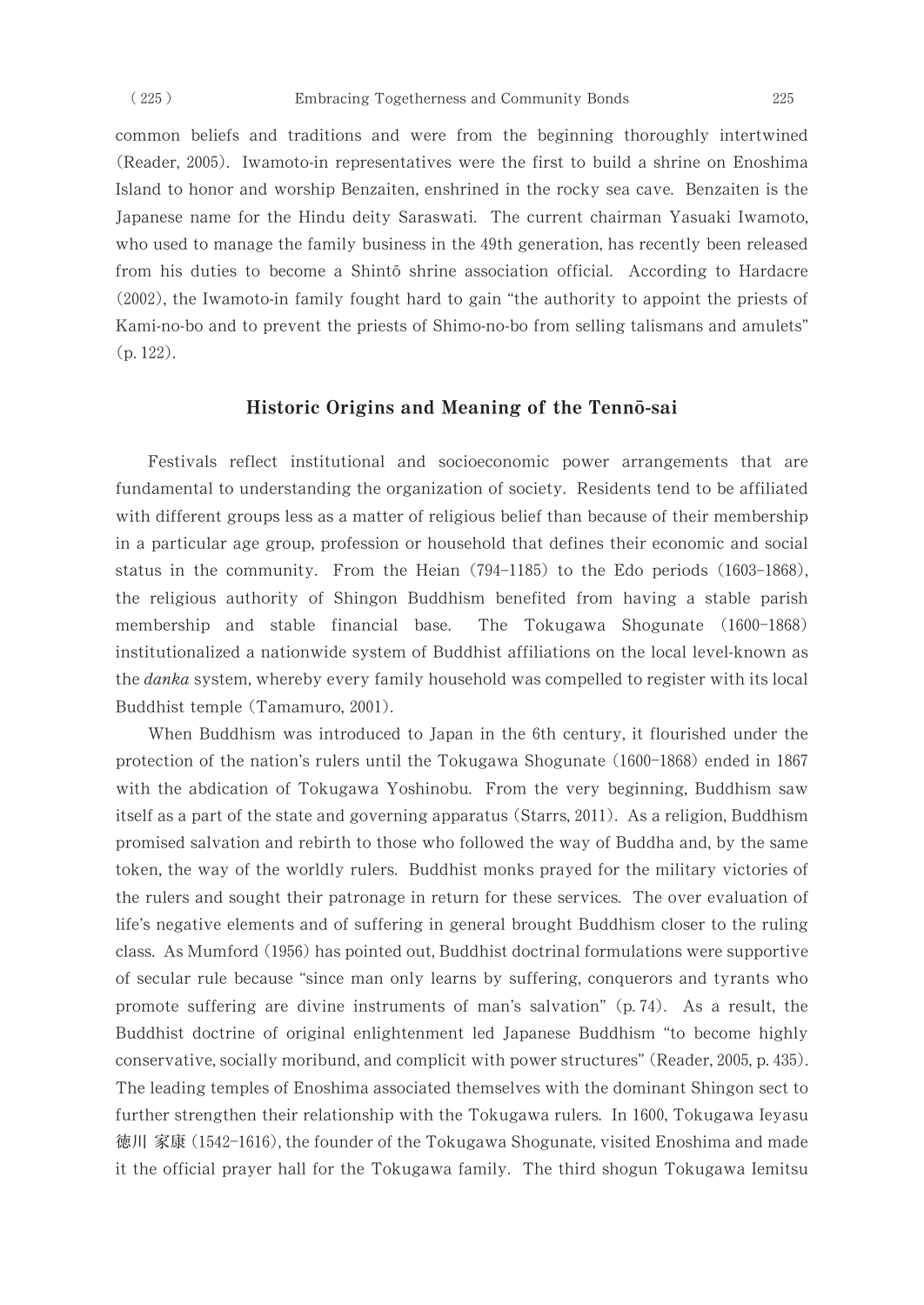徳川 家光 (1623–1651) conferred the shuin (vermillion seal) status on Enoshima in 1648. Thal (2005) has argued that this seal granted a special status to religious associations in the Edo period. In the case of Enoshima, the vermillion seal had been bestowed on the Iwamotoin, which controlled the temple complex in Enoshima. The vermillion seal not only acknowledged the right to income from religious activities but also elevated religious representatives to higher social status positions similar to minor territorial lords. Thal (2005) concludes that "through these systems of privileges, confirmations and grants, Tokugawa Iemitsu strengthened the network of loyalties and responsibilities that tied both daimyo (shogunal lords) and prestigious religious institutions to shogunal authority" (p. 61).

As these transformations occurred, social tensions inevitably rose. In the Edo period Iwamoto-in, the most powerful of the three groups that manage the shrines in Enoshima, assumed control of the island. With an increase in visitors to Enoshima, a positive economic effect occurred. However, Iwamoto-in excluded fishermen of Higashi-machi from the profits. The fishermen felt disadvantaged and were at odds with the Iwamoto clan over the unequal distribution of income and benefits from pilgrimage (Nenzi, 2004, p. 306). As the Edo period came to a close, Buddhist temples needed to create additional income to compensate for the loss of earlier forms of income related to pilgrimage activities. Many temples went bankrupt in the early Meiji period (1868–1912) because of a lack of economic resources. Such was the case for some of the temples in Enoshima. The temples that survived the economic crisis were often those that had possessed considerable land holdings. The ownership of land was a key predictor of an institution's ability to secure financial stability. Although these richer temples lost their shogunal land-grants, they managed to create enough new revenue to survive. Buddhism in general suffered a drop in wealth and prestige in the transition years from the Edo era to the Meiji era. Buddhist temples on all levels of the Buddhist hierarchy lost the financial security they had previously enjoyed under the Tokugawa system when temple lands granted by the shogunate were reclaimed by Meiji authorities in 1871. A second blow came in 1872 when the danka system was abolished (Nakane, 1990). Finally, the Meiji government obtained the right and prerogative to appoint and dismiss Buddhist priests (Breen, 2000). Despite the sudden economic downturn, Iwamoto-in escaped bankruptcy and started a new business operating a Japanese inn. Hence, it changed its official name from Iwamoto-in to Iwamoto-ro 楼, which means watchtower or lookout and refers to the high location of the building on a hill.

The Tennō-sai festival in Enoshima is believed to be a copy of the famous Gion festival in Kyoto, whose beginnings date back to the year 863 CE. In cities, frequent outbreaks of infectious diseases during the summer months were believed to be caused by displeased kami and angry spirits. Thus, many traditional summertime festivals were originally meant to ward off illness and disease. Neighboring areas with close trading ties with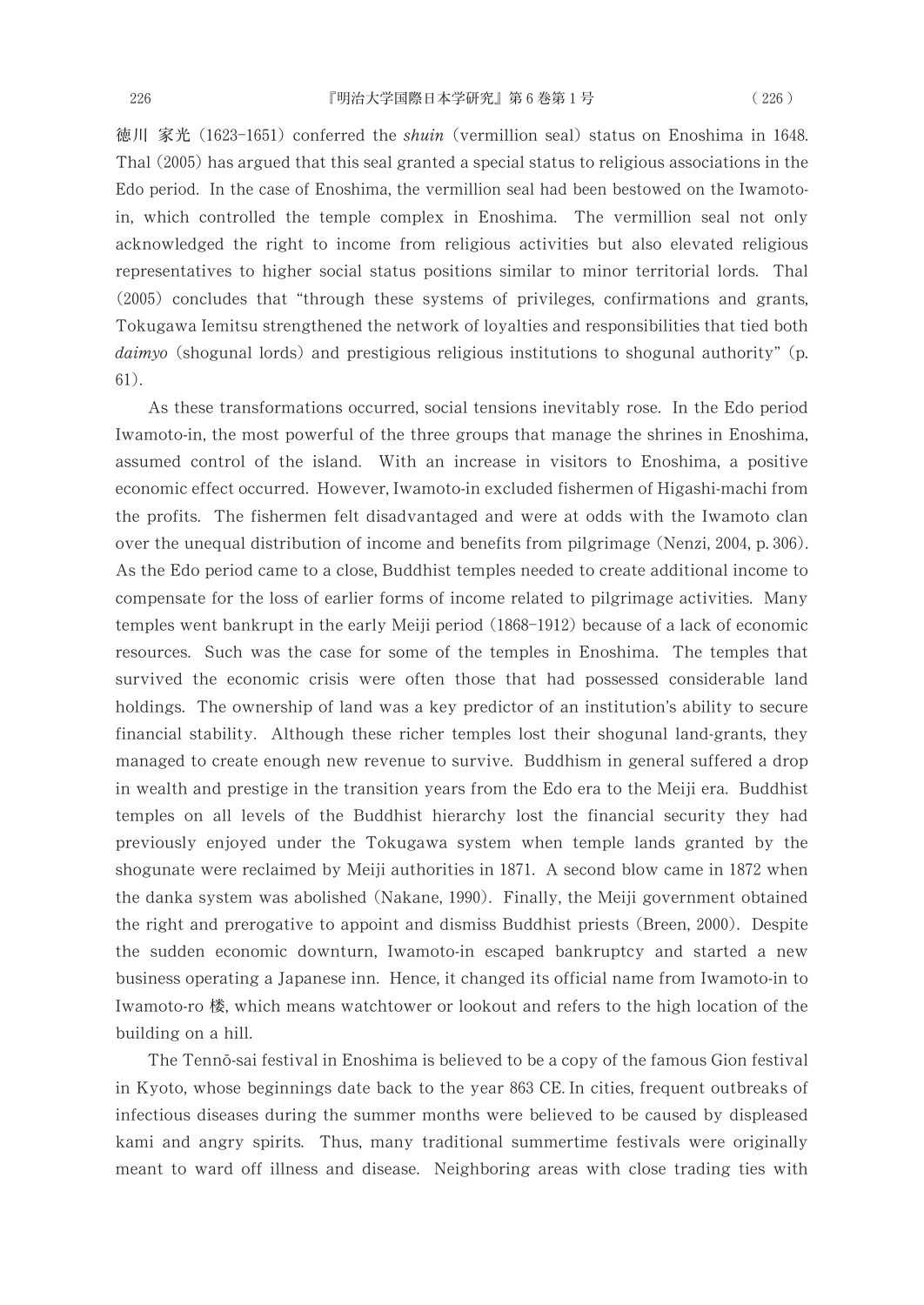Kyoto also suffered outbreaks of diseases and organized their own festivals similar to the Gion festival. On the other hand, people in the countryside faced different problems. Summer was the season when farmers' crops were threatened by insects, typhoons, and floods. Consequently, many rural summer festivals were supposed to drive away pests or fend off typhoons (Fukami, 2008).

The main Yasaka Shrine in Kyoto was first built in 656 CE to stave off epidemics in Kyoto. The epidemics were believed to have been caused by the curse of Gozu-Tennō. The Yasaka Shrine was built to appease the angry kami. As epidemic diseases suddenly decreased, people in Kyoto began to venerate the kami. Gozu-Tennō was associated with Susanoo because both were considered to be *gyoyaku jin* or deities that spread epidemics.

There is little information about the origins of the Tennō-sai festival. No evidence indicates that it has similar ancient roots to the Gion festival. It is believed to have existed only since the end of the 19th century and was initiated by fishermen to stave off epidemics that most likely spread during the hot summer months. Contrary to the Gion festivalin Kyoto which is supported by the township associations composed of self-employed shop owners, merchants and craftsmen, the Tennō-sai is a festival that is primarily organized by the cooperative fishermen associations of Enoshima and Koshigoe. Another difference between the Gion festival and the Tennō-sai festival is the spatial element: whereas the Gion festival is confined to Kyoto city, the Tennō-sai festival is a cross border event commemorating the union between two city wards (Katase Enoshima) ward of Fujisawa city and Koshigoe ward of Kamakura city). Finally, the Gion festival lasts almost one month, whereas the Tennō-sai festivities are spread over one week.

Apart from protection against evil spirits and diseases, the Tennō-sai was initiated to strengthen the symbolic bonds between the two fishing communities. There are two reasons to support this point. First, according to legend, the *shintai* (身体 the kami body) statue of Susanoo enshrined in Koyurugi was washed out by a huge tsunami and drifted away from Koshigoe towards Enoshima Island where it was rescued in front of a sacred cave by a local fisherman from Higashi-machi. The fishermen took care of the shintai and placed the statue in front of Yasaka Shrine where it has been worshipped since. Thanks to the miraculous rescue, deep new bonds of friendship were established and forged between Higashi-machiand Koshigoe. The fishermen of Koshigoe showed their appreciation and gratitude to the fishermen of Enoshima by holding a festival to commemorate the rescue. Second, consecutive municipal mergers created the need to foster and reinforce already existing bonds by conducting a festival. Indeed, during the early Edo period, Koshigoe was an independent village that maintained close ties with the fishermen from Higashi-machi on Enoshima Island. However, in the wake of the newly enacted Meiji city-town-village (shi-machi-mura) system that was established to make regional administrative governance more efficient, Koshigoe village and adjacent Tsumura village were merged in 1889 into Koshigoe-Tsumura town (Mosk, 2001). At the same time,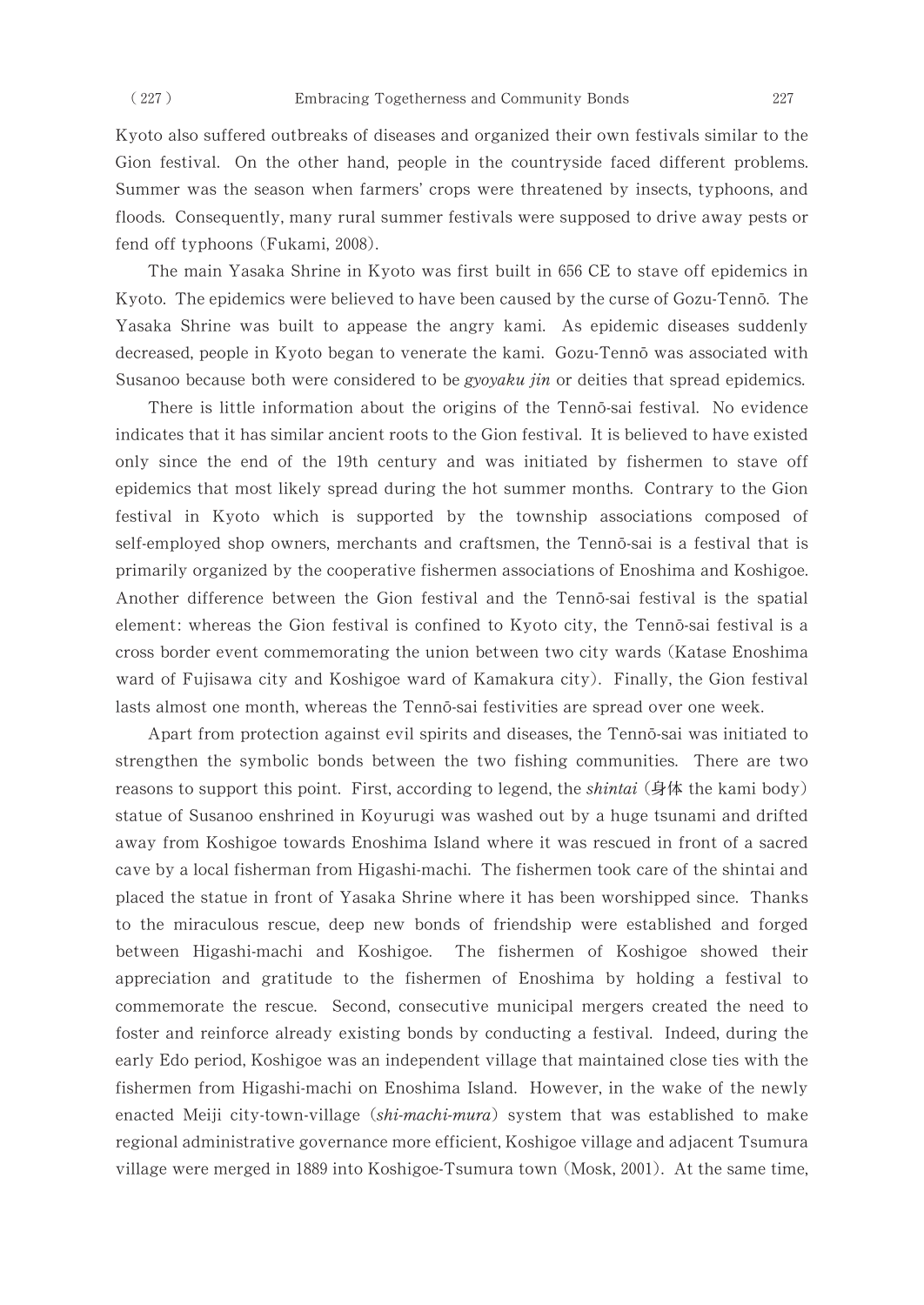Enoshima village was merged with another adjacent village, Katase, and renamed Kawaguchi village. Therefore, Enoshima and Koshigoe were physically separated from each other through these administrative reforms. Several fishermen from Enoshima and Koshigoe disagreed with the administrative mergers and were convinced that the situation prior to the merger reflected a more natural order. Hence, the festival was created to embrace the close historic, professional and spatial ties between the two fishing communities that had been separated by the mergers.

#### **Discussion**

The Tennō-sai differs from other festivals in one important point: Local historians such as Hori Hironao (Hori, 2013) agree that a symbolic reunion between male and female deities, generally observed during festivals in Japan, does not seem to take place in this case. The same deity Susanoo is symbolically shared between two communities and this act symbolizes the annual conjunction of the two communities. Two questions that immediately come to mind are: How can the same kami be carried simultaneously in two different palanquins and how can the same kami be enshrined in two different locations? This is certainly one aspect of Shintō religion that defies conventional explanations.

As stated already, it is argued that the Tennō-sai is not directly related to the cult of Benzaiten as has been previously suggested by academic scholarship. For example Helen Hardacre, a professor of Japanese religions at Harvard University, claims that the Tennōsai festival symbolizes the reunion of a male deity-in this case Susanoo-and a female deityin this case Benzaiten. In a detailed study on the topic, she writes that the Tennō-sai resembles the Tanabata festival:

The principal deity of the Koyurugi Shrine is Susanoo, a male deity famed in Kojiki myth. During the seventh month, the Enoshima deity [Benzaiten] is taken in her vermilion palanquin to meet Susanoo in his purple-decorated palanquin at his shrine, in a motif corresponding to the Tanabata festival. On this festival of the seventh day of the seventh month, the stars Altair and Vega in their mythologized forms of the Cowherd and the Heavenly Milkmaid rendezvous in the sky, their only meeting throughout the year. Likewise, the Koyurugi and Enoshima shrines enact an annual conjunction of their deities (respectively male and female) during the seventh month. (Hardacre, 2002, p. 189)

Even though the assumed ritual reunion between a male and a female deity reflects more wishful thinking than reality, the nature of the relationship between Benzaiten and Susanoo has given rise to speculation. There is, for example, speculation that Benzaiten might be the daughter of Susanoo. Further studies are required to determine the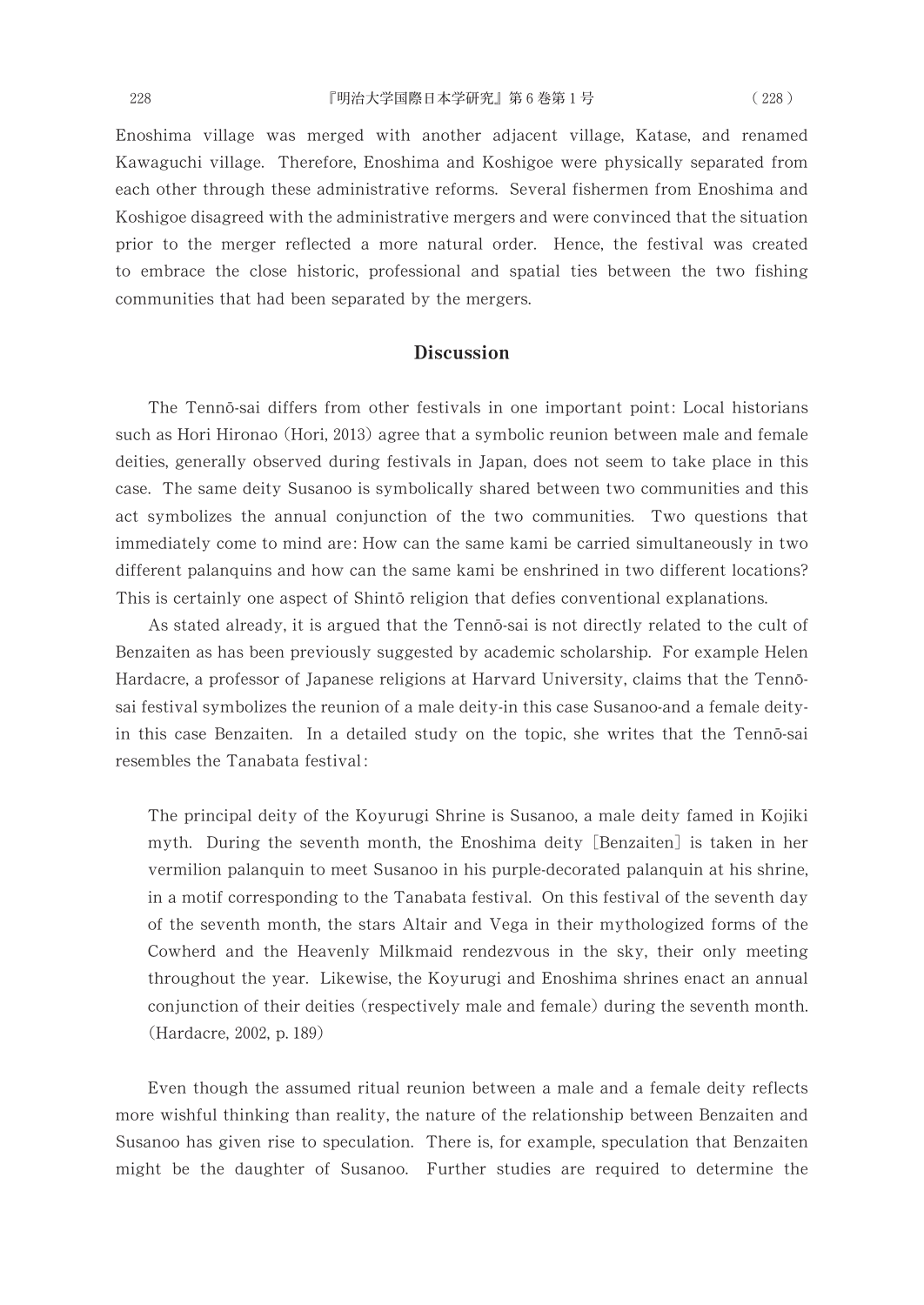relationship (if any) between Benzaiten and Susanoo. Another point worth noting is that every sixty years another grand festival is held in Enoshima, called the Midoshishikinentaisai 已年式年大祭, to celebrate the reunion of Benzaiten with the male dragon kami.

#### Main Ritual Performances During the Festival

During the weeklong festival, two mikoshi are carried into the sea and paraded through the streets linking the two shrines (Hori, 2013a). It should be mentioned that mikoshi are not "portable shrines" as widely believed, but rather a sacred palanquin. The deity of the shrine is symbolically transferred to the palanquin and carried out of the shrine by the parishioners to visit the community and bestow virtues on them. Before the festival, participants will refrain from secular activities for a certain period in order to purify their bodies. On the main day of the Tennō-sai, the festival begins with a ritual purification performance in Hetsu-no-miya, one of the Enoshima shrines. The mikoshi is then carried into the village, to bring the power of the divine spirit to the community. It is believed that renewed energy will pervade the village. Thus, the community reconfirms its relationship with the deity. Depending on the festival, there are occasions when *dashi* (festival cars) and *yatai* (floats) accompany the portable shrines. In the past, huge festival cars of Koshigoe accompanied the mikoshi parade but due to the high maintenance cost and manpower required to operate the cars it has been decided to leave them in garages. The participants, mostly parishioners of the Yasaka Shrine, carry the mikoshi of Yasaka around Enoshima. Women are neither allowed to carry the main mikoshi into the water nor permitted to enter the sacred shrine locations out of custom and tradition. They are, however, allowed to follow the procession and attend ritual performances outside the shrine sanctuary. Access to the Tennō-sai has traditionally been restricted to resident fishermen even though anyone may participate as an observer. Despite these restrictions, the men who carry the mikoshi are neither volunteers nor local residents. Due to the shortage of local fishermen, it has become customary to hire the festival pullers and carriers of mikoshi, dressed in white loincloths, from outside. They are professionals who take part in matsuri nationwide and are recruited just for this purpose. Figure 4 shows details of the location and of the route taken by the mikoshi.

In Figure 4, the Yasaka Shrine can be seen on the left side at the top of the island; the Koyurugi Shrine is on the upper right side. The dotted line shows the paraderoute for the Yasaka mikoshi. A large mikoshi is carried from the Yasaka Shrine located at the top of Enoshima Island down into the water next to the harbor front. Then the mikoshi is moved up and down rhythmically. A boat carries a priest who performs Shintō rituals and blesses the crowds. He is assisted by a shrine maiden. They hold up golden *gohei* (sacred paper streamers) as a symbol of the deity and purify the palanquin and bearers again with evergreen  $(sakaki)$  branches. As participants take the palanquin into the waves, music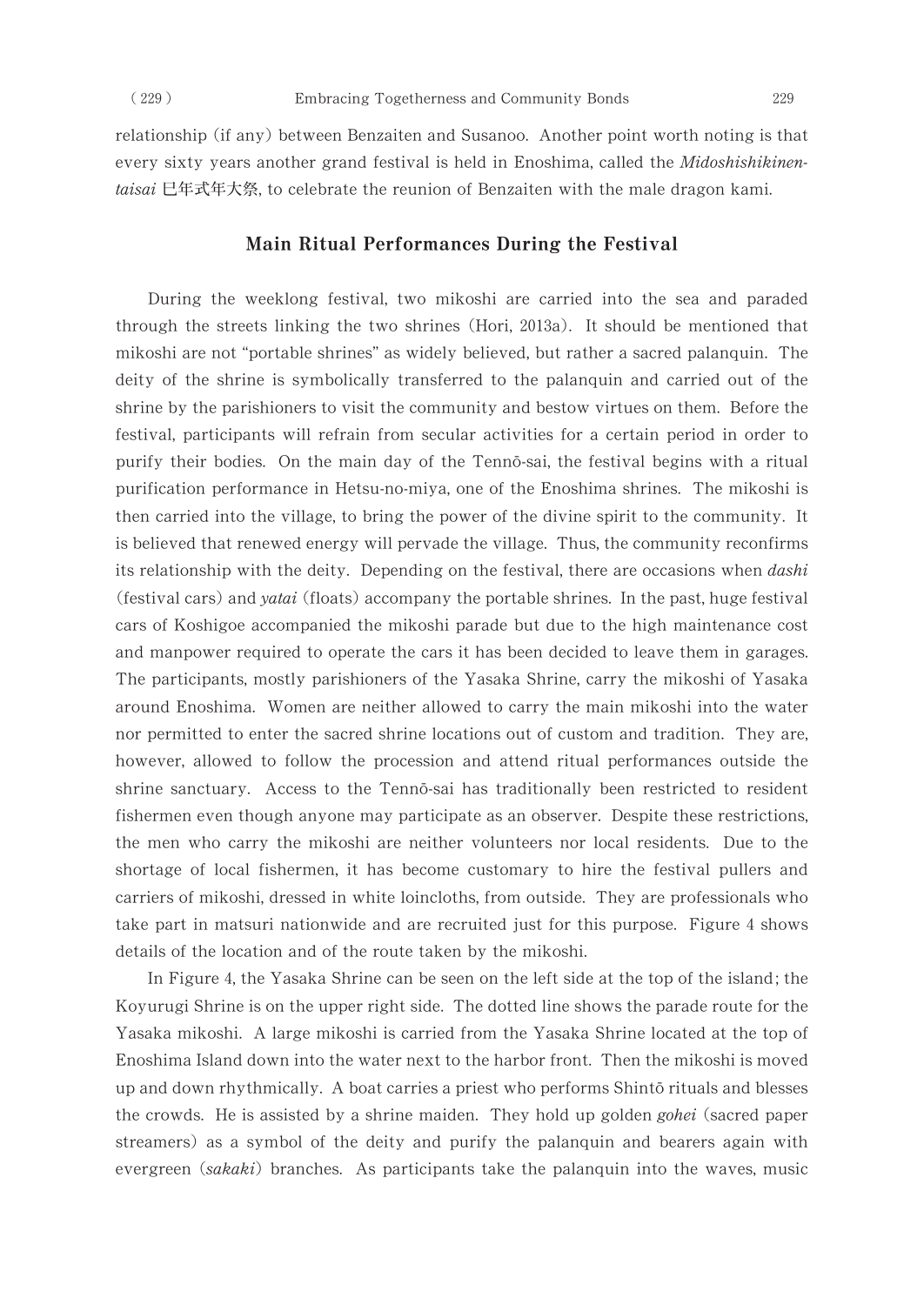

Figure 4. Graphic detail of the main festival route: the two mikoshi, surrounded by fishing boats, are carried into the sea from opposite sides. Adapted from Hori, 2013a.

and drums urge them on from the shore. At the same time, another mikoshi is carried from Koyuguri Shrine into the ocean off the mainland beach. However, both mikoshi do not meet in the sea. After the sea dipping, each of the mikoshi leaves the sea and returns. The Yasaka mikoshi is then carried to the *otabisho* 御旅所 temporary resting place which is located in the village square of Higashi-machi. This is the place where the sacred palanquin is lodged during the festival. With the arrival of the mikoshi at the resting place, the Otabisho-sai ceremony is performed. Then, it returns to the shrine by a different course. Thus, these spaces are linked and form a unity through the passage of the mikoshi. At the same time, the rituals help connect these spaces to the community's daily activities.

In the afternoon, the mikoshi of Yasaka pays a courtesy visit to Koshigoe. While the mikoshi of Yasaka is carried to Koshigoe, the mikoshi of Koyurugi is already waiting for it to exchange greetings. Both mikoshi are then paraded around Koshigoe and arrive later at Koyurugi. Then, the mikoshi of Yasaka returns to Enoshima, while the mikoshi of Koyurugi sends it off by following halfway. Nowadays, the passage at sea is performed for both mikoshi; however, the passage at sea for the mikoshi of Koyurugi is a newly introduced element of the festival. Thus, the rituals, which are performed at sea with each mikoshi, differ in terms of their symbolic meanings.

## Conclusion

This paper has argued that festivals can be interpreted as an emotional means to embrace local independence and autonomy. We can see from the examination of the Tennōsai the important role festivals play in preserving the identity and pride of fishing communities threatened by socioeconomic marginalization and social exclusion. The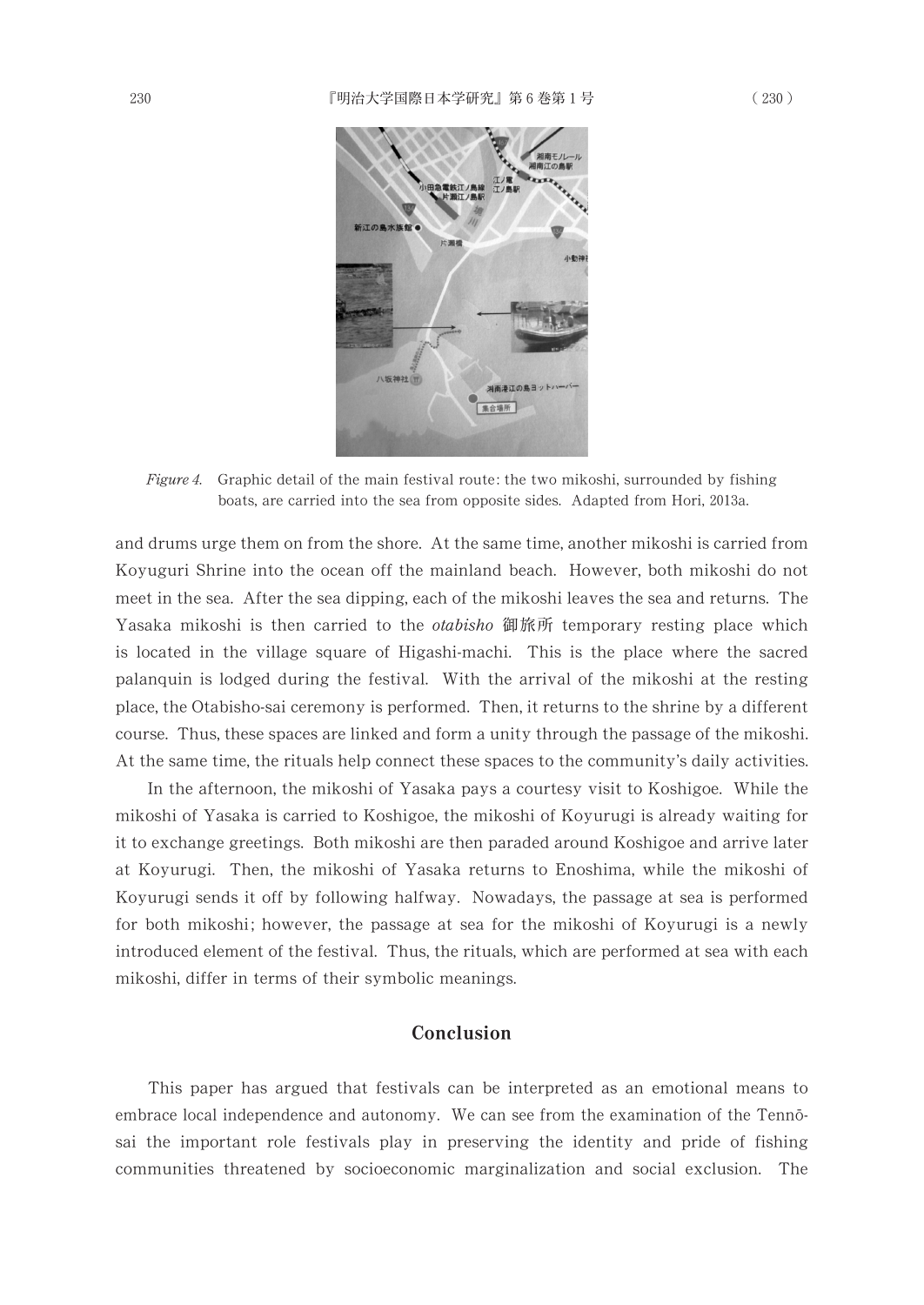present study demonstrated that fishermen had mostly been excluded from the benefits of the pilgrimage business in Enoshima during the Edo period (1603–1868). It was further argued that a new festival, the Tennō-sai, was created in the early Meiji period (1868-1877) when Buddhism had gradually lost its economic wealth and prestige. This new festival, named after the famous Gion festival in Kyoto, presented an opportunity for fishermen to reshape and redefine their social identity in the wake of rapid modernization. The main reasons that have been identified for creating the festival were: warding off diseases and epidemics in the summer season by worshipping and appeasing the kamitoavoid their anger and curses as well as reiterating symbolic bonds between two fishing communities separated by municipal mergers. The article further pointed out that the Tennō-sai has been mistakenly interpreted by some scholars as a reunion between the main male deity Susanoo and the male female deity Benzaiten. The opposite was found: the same deity, in this case Susanoo, has been enshrined in two different locations and is shared between two different communities. The symbolic division of the deity during the festival further enhances the close and intimate ties between the two fishing communities. It can be said that the Tenno-sai seeks to reaffirm the identities of fishermen and to revitalize the community bonds among local fishermen separated by municipal mergers and marginalized socioeconomically.

#### References

Bocking, B. (1996). A popular dictionary of Shintō. London, England: Curzon Press.

- Breen, J. (2000). *Shintō in history. Ways of the kami*. Milton Park, England: Routledge.
- Dobbins, J. (1996). Editor's introduction: Kuroda Toshio and His Scholarship. Japanese Journal of Religious Studies, 23, 217-32.
- Fukami, S. (2008). Activities for maintaining and succeeding tradition of the Gion festival Yamahoko events [PDF document]. Retrieved June 15, 2013, from http://www.accu.or.jp
- Hardacre, H. (2002). Religion and society in 19th century Japan: A study of the Southern Kanto region. Ann Arbor, MI: University of Michigan Press.
- Hori, H. (2013, July 1). Roku nen ni ichido no taisai [A once in 6 years big festival]. The Enoden Ensen Shimbun, p. 2.
- Hori, H. (2013a)*. Heisei 25 nen Enoshima Tennō-sai ni tsuite* [About the 2013 Enoshima Tennō-sai festival, printed handout document]. p. 15.
- Iwamoto, J. (1973). Enoshima no Iwamoto-ro konjaku monogatari [Story of the past and present of the Iwamoto building on Enoshima Island, self-published print book]. p.78.
- Kamakura Board of Education (2009). Kamakura kodomo fudoki [Kamakura children's ancient records].Kamakura,Japan:Toshoinsatsu.
- Kamio, K., & Willson, H. (2008). An English guide to Kamakura temples and shrines. Tokyo, Japan: Ryofuku Shuppan.
- Kanagawa Prefectural Government (1985). The history of Kanagawa, Tokyo, Japan: Dai Nippon.

Kawano, S. (2005). Ritual practice in modern Japan. Honolulu, HI: University of Hawaii Press.

Mosk, C. (2001). Japanese industrial history: Technology, urbanization, and economic growth. Armonk,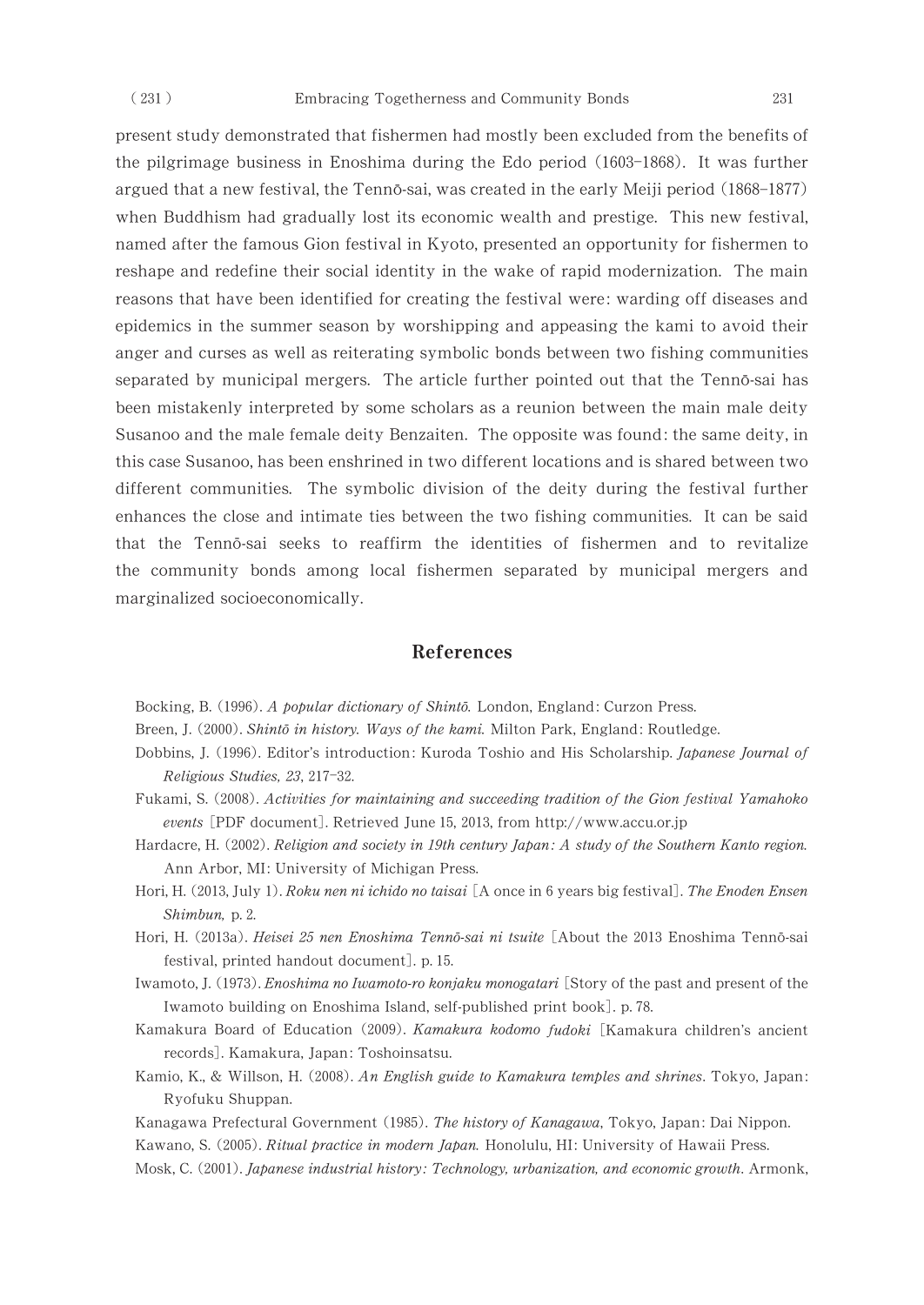NY and London, England: M. E. Sharpe.

- Mumford, L. (1956). The transformations of man. New York, NY: Harper & Row.
- Nakane, C. (1990). Tokugawa Japan: The social and economic antecedents of modern Japan. Tokyo, Japan: Tokyo University Press.
- Nelson, J. K. (2000). *Enduring identities: The guise of Shintō in contemporary Japan*. Honolulu, HI: University of Hawaii Press.
- Nelson, J. K. (2003). Myths, Shintō, and matsuri in the shaping of Japanese cultural identity. In P. Craig (Ed.). Religion and the creation of race and ethnicity: an introduction (pp. 152-167). New York, NY: New York University Press.
- Nenzi, L. (2004). Cultured travelers and consumer tourists in Edo-period Sagami. Monumenta Nipponica, 59 (3), 285-319.
- Ono, S. (2004). Shintō. The kami way. Tokyo, Japan: Tuttle Publishing.
- Reader, I. (1998). Simple guide to Shintō. London, England: Global Books.
- Reader, I. (2005). Historical, new, and 'new' new religions. In J. Robertson (Ed.), A companion to the Anthropology of Japan (pp. 431-451). Oxford, England: Blackwell.
- Roemer, M. K. (2010). Shintō festival involvement and sense of self in contemporary Japan. Japan Forum,  $22(3/4)$ , 491-512.
- Schnell, S. (1999) The rousing drum. Honolulu, HI: University of Hawaii Press.
- Starrs, R. (2011). Politics and religion in modern Japan. Hampshire, England: Palgrave Macmillan.
- Tamamura, F. (2001). Local society and the temple-parishioner relationship within the Bakufu's governance structure. Japanese Journal of Religious Studies, 28 (3-4), 261-292.
- Thal, S. (2005). Rearranging the landscapes of the gods. Chicago, IL: Chicago University Press.
- Tonomura, H. (1992). Community and commerce in late medieval Japan. Palo Alto, CA: Stanford University Press.